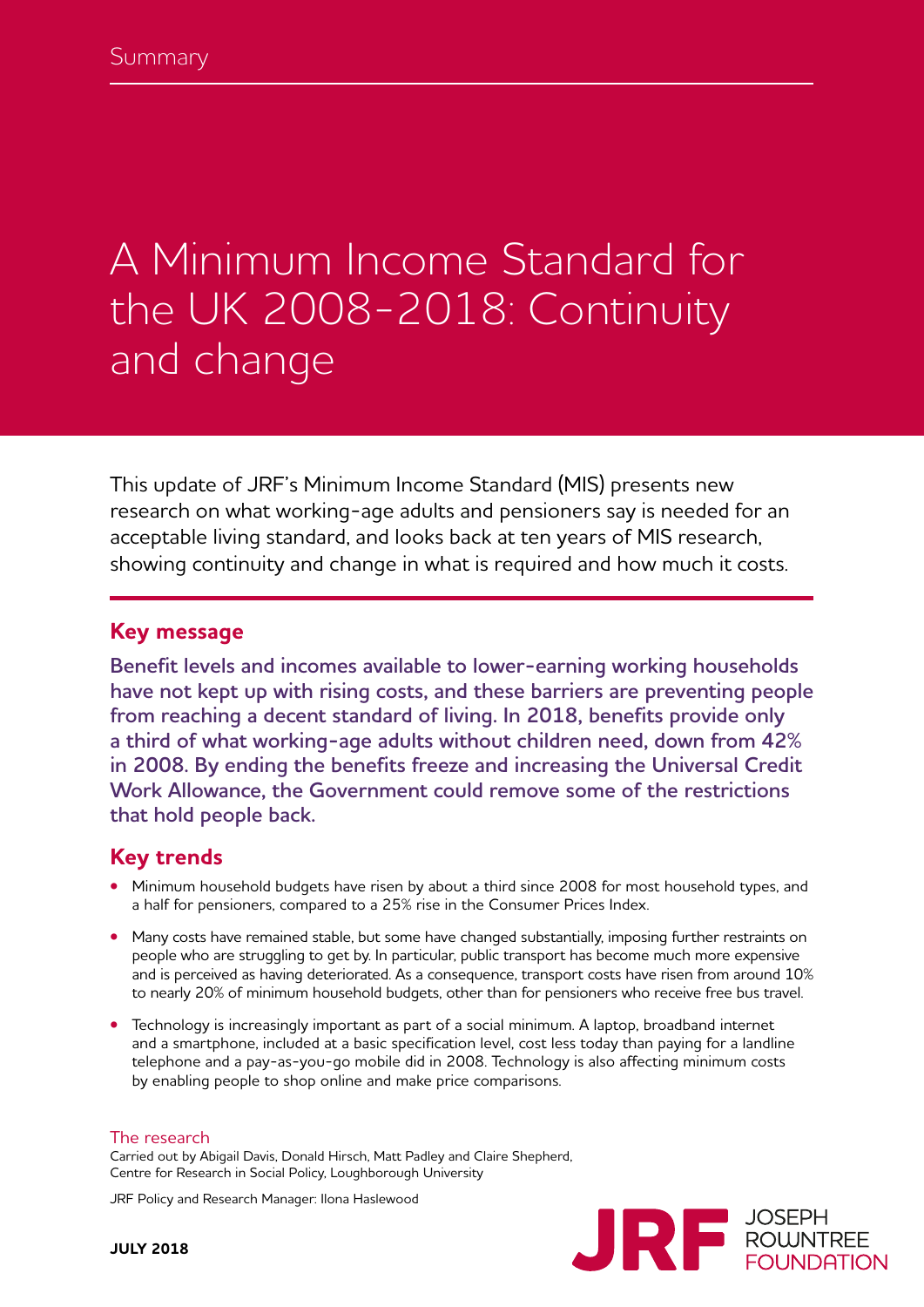## Background

What income do people need to achieve an acceptable standard of living in the UK? Since 2008, JRF has published annual updates of the Minimum Income Standard (MIS), to reflect changes in costs and society affecting what households require. On the tenth anniversary of the first MIS study, this study also considers what has changed in the past decade.

### **Main findings include:**

- **•** Despite tough economic times, the minimum household requirements identified by members of the public have remained mainly similar over the past decade.
- **•** In some areas where pensioners specified lower minimum budgets than working-age adults in 2008, including eating out and clothing, these are now at similar levels for both.
- **•** A single person must earn £18,400 a year to reach MIS; each parent in a working couple with two children must earn £20,000. The minimum wage remains too low to reach MIS, with widening shortfalls for some groups. A lone parent with two children, working full-time, had disposable income 4% below MIS in 2008 but 20% below today.

#### **What things households need as a minimum and how this is changing**

Overall, the way households describe a minimum living standard has stayed broadly similar in the last decade. The need to eat, dress, and heat your home remain the same. Social participation continues to include taking part in activities outside the home, having a low-cost annual one-week holiday in the UK and being able to give presents and celebrate festive occasions such as Christmas. Some of the details have changed, however. For example, eating-out budgets for families have gone down as a result of parents now saying it is acceptable to have an occasional special meal out rather than having modest meals out more regularly. On the other hand, budgets for cultural, sporting or leisure activities have risen.

Two important influences on the overall level of budgets have been price trends and changes to public services. In the case of transport, these factors have combined to make a minimum budget rise rapidly. Bus travel is 65% more expensive in 2018 than in 2008, and households feel you can rely on it less, as services deteriorate. Since 2012, families with children have said that you need a second-hand car to meet your needs in an urban area outside London, whereas in 2008 they thought you could have an acceptable living standard without one. Those without children still think this possible, but say you need more than previously to cover the cost of taxis for trips where public transport is not an option. Working-age groups also say you need to be able to travel further afield to access work opportunities than previously, with a tighter housing market making it harder to move close to where you work. For all non-pensioners, transport now comprises about 20% of a minimum household budget, compared to around 10% in 2008.

Housing is another important influence on household costs. While minimum housing costs vary according to where you live and in which sector you can access housing, the sharp increase in reliance on privately rented housing has limited affordable housing choices. More adults of working age now rent privately than from social landlords, including those with children.

Overall, pensioner budgets remain lower than those for working-age adults, but only because certain items like bus travel and prescriptions are free for pensioners. Comparing other areas, there has been a convergence between pensioners and non-pensioners. In 2008, pensioner budgets for eating out and for clothing were more modest than they were for non-pensioners, whereas now in both cases they are very similar. Some of this appears to be because new cohorts of pensioners have different attitudes about what it means to take part in society than their predecessors.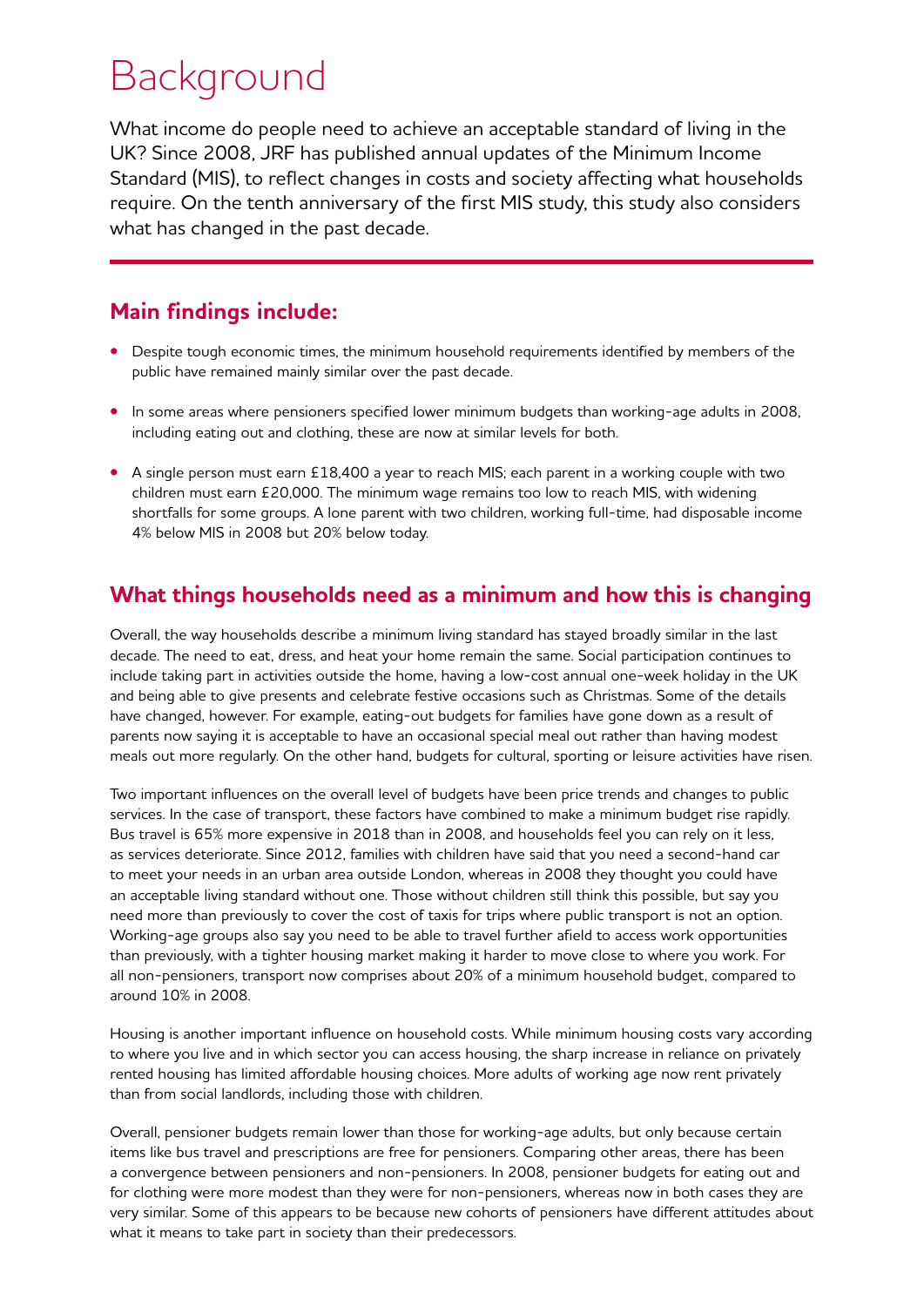Communications technologies including laptop computers, broadband and smartphones are included in MIS budgets, reflecting the falling cost, the growing ubiquity and the importance to the practicalities of daily life of such items. Overall, they cost less than communications in 2008, even though at that time a household without children required only a basic pay-as-you-go mobile for occasional use and a landline telephone, with no computer or internet. As well as transforming communications, these technologies are changing the way people buy other items, for example by allowing easier price comparisons. In 2018, couples without children included a weekly online grocery shop in their budgets.

### **Overall budget levels compared to incomes**

Table 1 summarises what has happened to the MIS budgets over the past decade, and to the disposable incomes of people relying on benefits or working on the minimum wage, relative to these budgets.

|                                         | Minimum    |            |          |                         | % of<br>budget | $%$ of<br>budget  |
|-----------------------------------------|------------|------------|----------|-------------------------|----------------|-------------------|
|                                         | household  |            | $%$ of   | $%$ of                  | provided       | provided          |
|                                         | budget     | Increase   | budget   | budget                  | by income      | by income         |
|                                         | 2018       | since 2008 |          | provided by provided by | on the         | on the            |
|                                         | (excluding | (CPI rose  | minimum  | minimum                 | minimum        | minimum           |
|                                         | rent and   | 25%;       | benefits | benefits                | waqe*          | wage <sup>*</sup> |
|                                         | childcare) | RPI 37%)   | 2008     | 2018                    | 2008           | 2018              |
| Single person                           | £213.59    | 35%        | 42%      | 33%                     | 83%            | 80%               |
| Couple,<br>2 children aged 3 and 7      | £479.59    | 30%        | 62%      | 58%                     | 93%            | 89%               |
| Lone parent,<br>2 children aged 3 and 7 | £389.98    | 38%        | 68%      | 60%                     | 97%            | 80%               |
| Pensioner couple                        | £301.92    | 50%        | 105%     | 90%                     | <b>NA</b>      | <b>NA</b>         |

#### **Table 1 - Change in weekly MIS budgets and in incomes relative to these budgets**

\* Adult/s working full-time on National Minimum Wage/National Living Wage

Since 2008, the cost of a minimum household 'basket' has risen by 35% for a single working-age adult without children, by 30% for a couple with two children and by 50% for a pensioner couple. This increase compares to a 25% increase in the Consumer Prices Index (CPI). Much of the difference is due to the price of some substantial categories of expenditure in the MIS baskets rising faster than CPI. For example, the price of bus travel is going up much faster than general transport costs, and the cost of the groceries specified in MIS is rising faster than food costs generally.

Benefit levels have not kept up with these growing costs, affecting both those receiving in-work benefits and tax credits and those getting no income from work. A single working-age adult can expect to have disposable income covering only 33% of a MIS budget if out of work, down from 42% in 2008. For a couple with two children the proportion has fallen from 62% to 58%, whereas a pensioner's guaranteed income on Pension Credit remains similar to the MIS level (although down from 5% above to 10% below the MIS level for a pensioner couple, due to the required budget having risen substantially).

For working households, the minimum wage has increased, but those relying on it remain unable to reach MIS. A full-time salary on the National Living Wage (minimum wage for over-25s) is about £15,000, but a single person needs to earn £18,400 and couple parents with two children require £20,000 each for a disposable income equivalent to MIS. Minimum-wage incomes, including on the National Living Wage, are lower relative to MIS than in 2008 and have fallen most sharply for lone parents. In 2008, a lone parent working full-time, helped by tax credits, could get to within £10 (3.5%) of the MIS budget, but today they are more than £70 (20%) short. A couple with two children is about £50 (11%) short of MIS if both parents work full-time on the minimum wage, but £120 (27%) short with just one parent working.